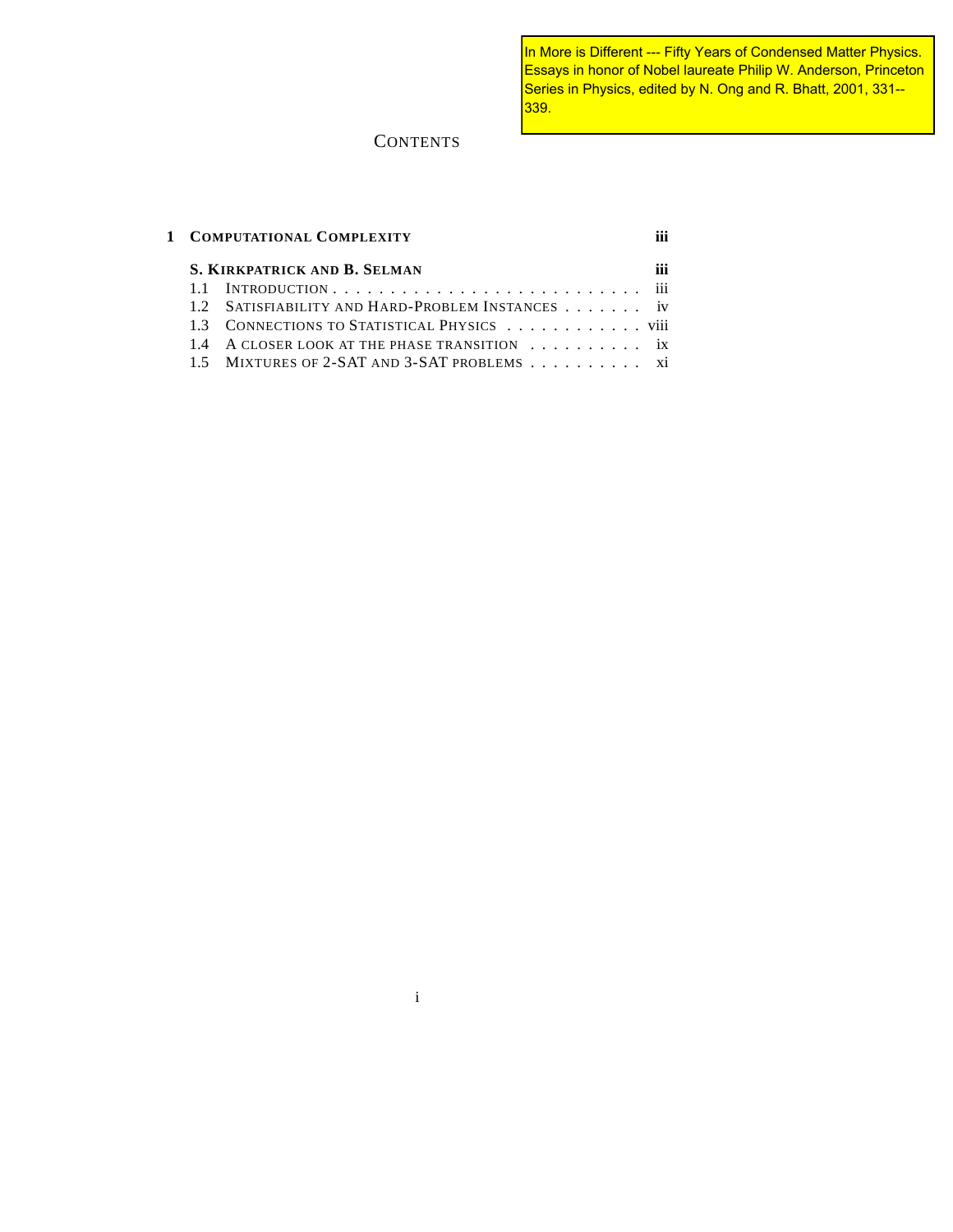ii CONTENTS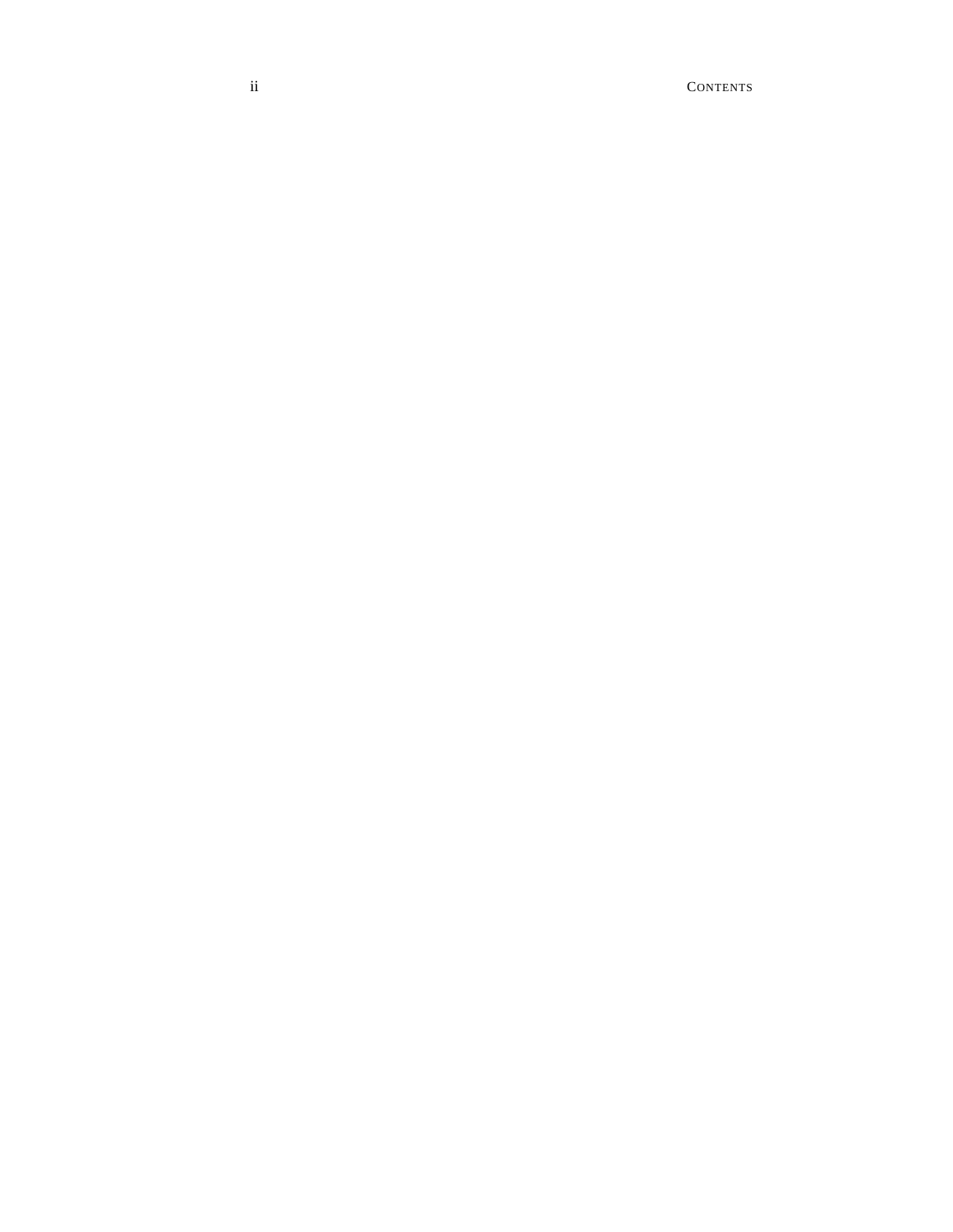## CHAPTER 1

## INSIGHTS FROM STATISTICAL PHYSICS INTO COMPUTATIONAL **COMPLEXITY**

SCOTT KIRKPATRICK $^1$  and Bart Selman $^2$ 

<sup>1</sup>IBM, Thomas J. Watson Research Center, Yorktown Heights, NY 10598 <sup>2</sup> Computer Science Deptartment, Cornell University, Ithaca, NY 14850

## ABSTRACT

"NP-complete" problems are at the core of many computational tasks of practical interest, which means that the cost of solution will grow exponentially with problem size in the worst case (provided  $P \neq NP$ ). Although heuristics can be quite effective on such problems in most cases, there is a growing appreciation that these problems contain phase transitions, and at the phase boundaries exponential complexity becomes the typical outcome, not just the worst case. Using methods from statistical physics, a much better understanding of such phase transition phenomena in computational problems has been obtained in recent years. We will review several key results in this area, thereby illustrating some of the deep connections between computer science and statistical physics. The seminal work by Fu and Anderson [13, 14] provided the initial impetus for much of this work.

### 1.1 INTRODUCTION

Many key computational tasks of practical interest have been shown to be computationally intractable. Such problems, found for example, in planning, scheduling, machine learning, hardware design, and computational biology, generally belong to the class of NP-complete problems. To solve an NP-complete problem, it is widely believed that the computational resource requirements grow exponentially with problem size, at least in the worst case. The typical case behavior of these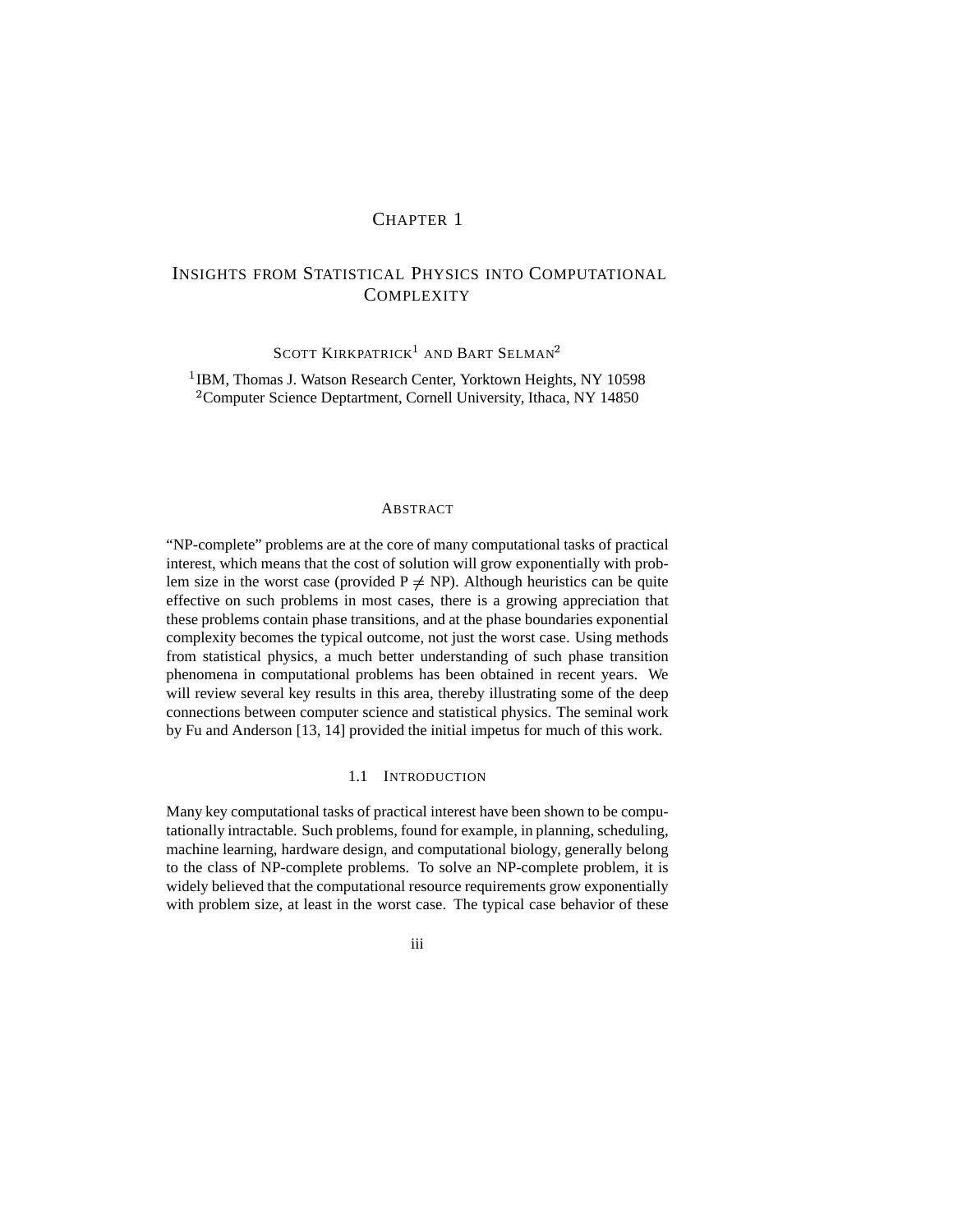problems is often much more difficult to characterize, but is more relevant from a practical perspective.

Fu and Anderson [13, 14] first conjectured a deep connection between NPcomplete problems and models studied in statistical physics. More recently, we have shown that NP-complete problems can exhibit phase transition phenomena, analogous to those in physical systems, with the hardest problem instances occurring at the phase boundary. However, the exact relationship between phase transition phenomena and computational properties has remained unclear. For example, phase transitions have also been observed in computationally "easy" problems (*i.e.*, ones that are not NP-complete).

In this paper, we will discuss recent results that give a precise characterization of the relationship between phase transition phenomena and typical case computational complexity. More specifically, we show that when the underlying computational task exhibits a continuous phase transition, resource requirements grow only polynomially with problem size, while a special type of discontinuous phase transition corresponds to an exponential growth in typical resource requirements, characteristic of truly hard problem instances.

These results illustrate the potential benefits of exploring the rich connections between computer science and statistical physics.

### 1.2 SATISFIABILITY AND HARD-PROBLEM INSTANCES

As our computational task, we will consider the Boolean satisfiability (SAT) problem, an archetypal NP-complete problem. In the SAT problem, one is given a formula in Boolean logic and the task is to determine whether the formula is satisfiable. We will consider Boolean formulae written in a special form, called conjunctive normal form. Each formula consists of a series of clauses conjoined together (logical "AND"), where each clause is a disjunction (logical "OR") of literals. A literal is a Boolean variable or its negation (logical "NOT"). In the  $k$ -SAT problem, each clause contains exactly  $k$  literals. An example of a formula consisting of three clauses and two Boolean variables,  $A$  and  $B$ , is (( $A$ OR (NOT  $B$ )) AND ((NOT  $A$ ) OR  $B$ ) AND ((NOT  $A$ ) OR (NOT  $B$ ))). The formula is *satisfiable*, because,  $e.g.,$  the assignment  $A$  set to FALSE and  $B$  set to FALSE satisfies this formula. One method for checking whether a formula with N Boolean variables is satisfiable is to check for each of the  $2^N$  truth assignments, whether there is one that satisfies all the clauses in the formula. If none is found, then the formula is *unsatisfiable*.

One might imagine that there are much more clever ways of determining whether a formula is satisfiable, for example, methods that don't search through the space of all possible truth assignments. However, one of the key results in computational complexity theory showsthat it is highly unlikely that such a clever algorithm exists. More specifically, Cook [9] showed the  $k$ -SAT problem with  $k \geq 3$  to be NP-complete. As a consequence, there does not exist any procedure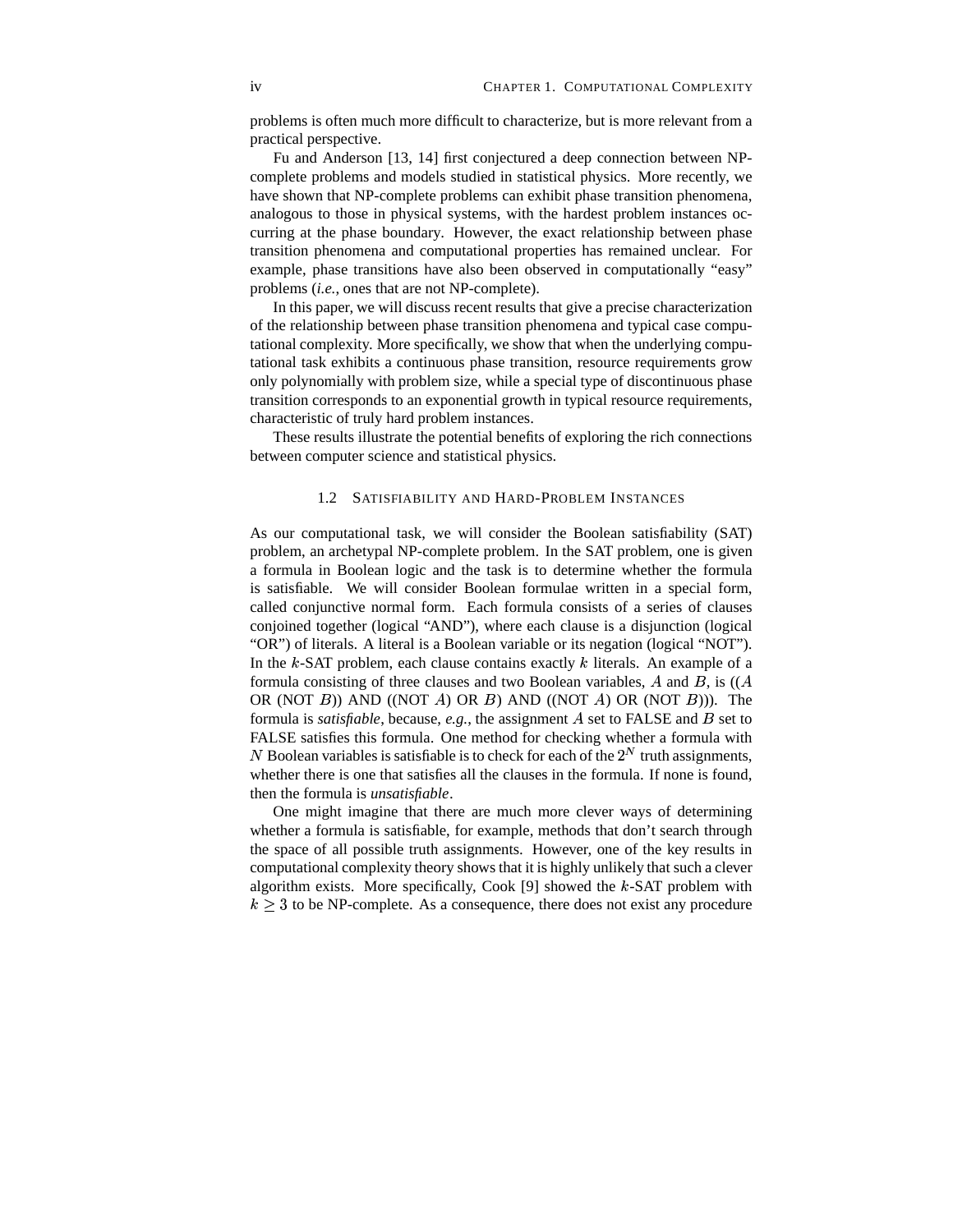that does significantly better on all Boolean formulae than one that exhaustively checks all truth assignments (assuming  $P \neq NP$ , a widely believed, but as of yet unproven, conjecture [7]). In other words, no matter how clever an algorithm one develops for Boolean satisfiability, there will be formulae on which the algorithm takes time exponential in the number of variables. Note that NP-competeness is a worst-case notion. In practice, one is often more interested in what happens in a "typical" case or "average" case scenario. We now turn our attention to the behavior of algorithms on such typical Boolean formulae.

Our initial interest in the satisfiability problem arose from early reports that many satisfiability problems are easily solvable. For example, Goldberg [19] describes a class of random SAT problems that are surprisingly easy for the Davis-Putnam satisfiability procedure, which is one of the most widely used complete algorithms for satisfiability testing [11]. Goldberg's work led to an extensive theoretical exploration of his particular random instance model. In Goldberg's model, each Boolean clause is generated by selecting literals with some fixed probability. This leads to clauses of varying length. A rigorous analysis, reported in a series of papers [15, 16, 33], has shown that in this model, the *average-case* complexity is polynomial for *almost all* choices of parameter settings. In other words, it is difficult to generate computationally hard problem instances. Note that this does not mean that hard instances do not exist; it is simply means that such instances are extremely rare, and, in fact, may never be observed in practice.

In [28, 25, 37], we show how by using a different model for generating random formulae, called the *fixed-clause-length* model, one can easily generate hard problem instances. Consider generating a random 3-SAT problem. Each clause is generated by randomly selecting three variables from among  $N$  variables; each of these variables is negated with probability 0.5. We generate a total of  $M$  clauses. We found that the key in generating computationally hard instances is the ratio between  $M$  and  $N$ . Fig. 1.1 shows the median cost of solving randomly generated instances at different ratios of variables to clauses. The data was obtained by running the Tableau method, which is a highly efficient implementation of the Davis-Putnam (DP) procedure [10]. We measure the solution cost in number of recursive calls to the DP procedure. This measure is proportional to the actual run time of the algorithm but is machine independent. We see that the cost peaks at around a ratio of 4.3 clauses per variable.<sup>1</sup> Our experimental data shows that at this point the cost of determining satisfiability grows exponentially with size of the formulae.

Figure 1.2 gives the fraction of formulae that are unsatisfiable as a function of the ratio of clauses to variables for randomly generated formulae with 50 variables. At low ratios, few clauses compared to the number of variables, almost all instances are satisfiable (*i.e.*, the unsatisfiable fraction is almost zero). At relatively high ratios of clauses to variables, in a sense too many constraints, almost all

<sup>&</sup>lt;sup>1</sup>For large N, this ratio converges to around 4.25. [10, 25].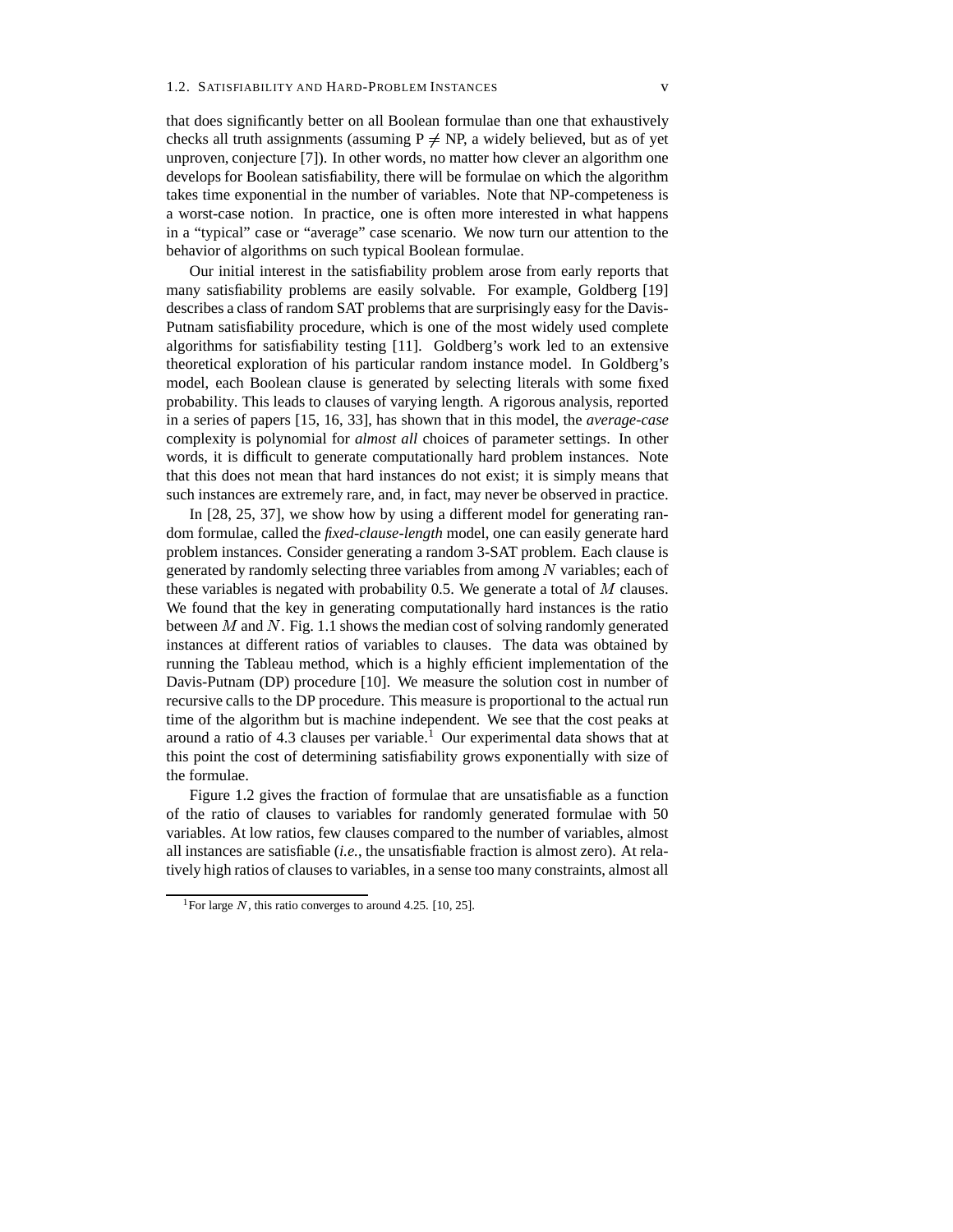

Figure 1.1: Solving 3SAT instances.



Figure 1.2: Fraction of unsatisfiable 3SAT problems.

randomly generated instances are unsatisfiable. A sudden change occurs around the critical ratio of 4.3. At this ratio, a "phase transition" from the mostly satisfiable phase to the mostly unsatisfiable phase takes place. From Figure 1.1, we see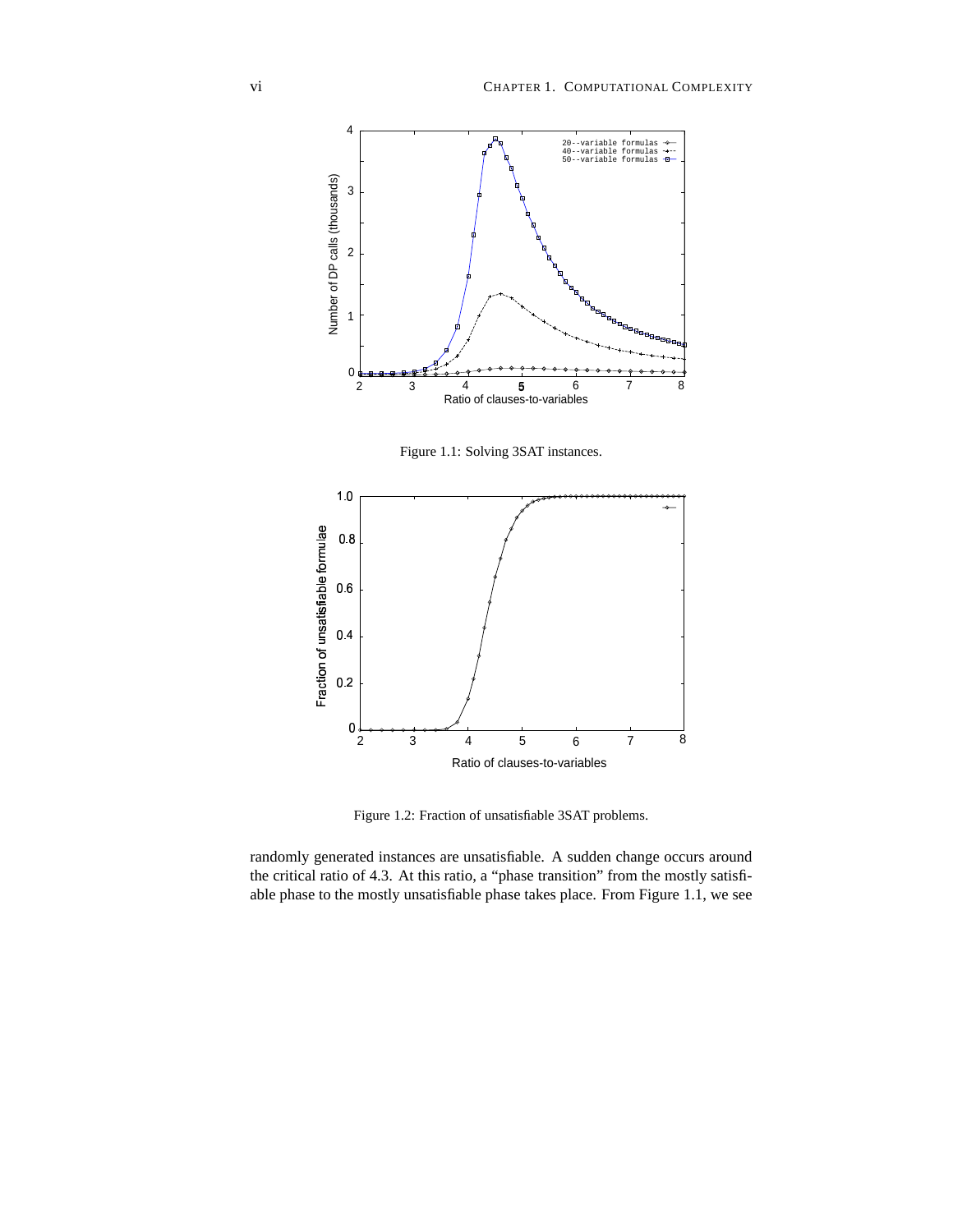#### 1.2. SATISFIABILITY AND HARD-PROBLEM INSTANCES vii

that the phase-transition region coincides with the area with the hardest problem instances. In this region, the instances are again critically constrained. Below, we will take a closer look at what happens inside the phase transition region. A similar relation between exponential scaling and phase transition phenomena has been observed for a range of NP-complete problems. See for example, [6, 21].

The randomly generated critically constrained problem instances have been used extensively in the study and development of algorithms for graph coloring and satisfiability testing [36]. A key question is whether the results obtained for such instances are at all indicative of the behavior of the algorithms on more structured, real-world instances. The results of the DIMACS Challenge on Satisfiability Testing [38] suggest that the behavior of algorithms on hard random problems can indeed be representative of the behavior on more structured problems. The DIMACS Benchmark Problem Set contained several hard random instances and numerous more structured problems. The satisfiability algorithms fell in two categories: complete systematic procedures, and incomplete stochastic methods. These methods complement each other, in that there are problem classes where the stochastic methods are best, whereas on other problem classes the systematic methods are superior. However, within each category, algorithms that were fastest on the hard random instances usually also performed best on the more structured problems. Apparently, the hard random instances do exercise the various time critical parts of the algorithms. Therefore, the performance of algorithms on such hard random instances is a reasonably good indicator of the overall performance on a more diverse set of problem instances.

Aside from being useful as benchmark problems, there is also evidence that critically constrained problems may occur naturally in real-world applications. Nemhauser [32] studied a large airline scheduling problem, involving approximately 500 planes. The original schedule was obtained with a heuristic method and therefore only an approximation of the optimal solution. After a substantial computational effort, Nemhauser's group found a provably optimal solution. It was expected that such an optimal solution would lead to a savings of one or more planes over the heuristically obtained schedule. However, quite surprisingly, the optimal schedule did not save a single plane. The explanation appears to be that the problem had become critically constrained: Because of economic factors, the airline had assigned additional routes to planes that were idle during parts of the day in the original schedule. So, external factors can give rise to critically constrained real-world planning and scheduling problems. The ratio of constraints to variables will probably differ from the critical ratios found in hard random instances, because of the inherent internal structure of real-world problems. The reader is encouraged to consult any of the following additional references [21, 4, 8, 10, 18, 22, 27, 39, 41].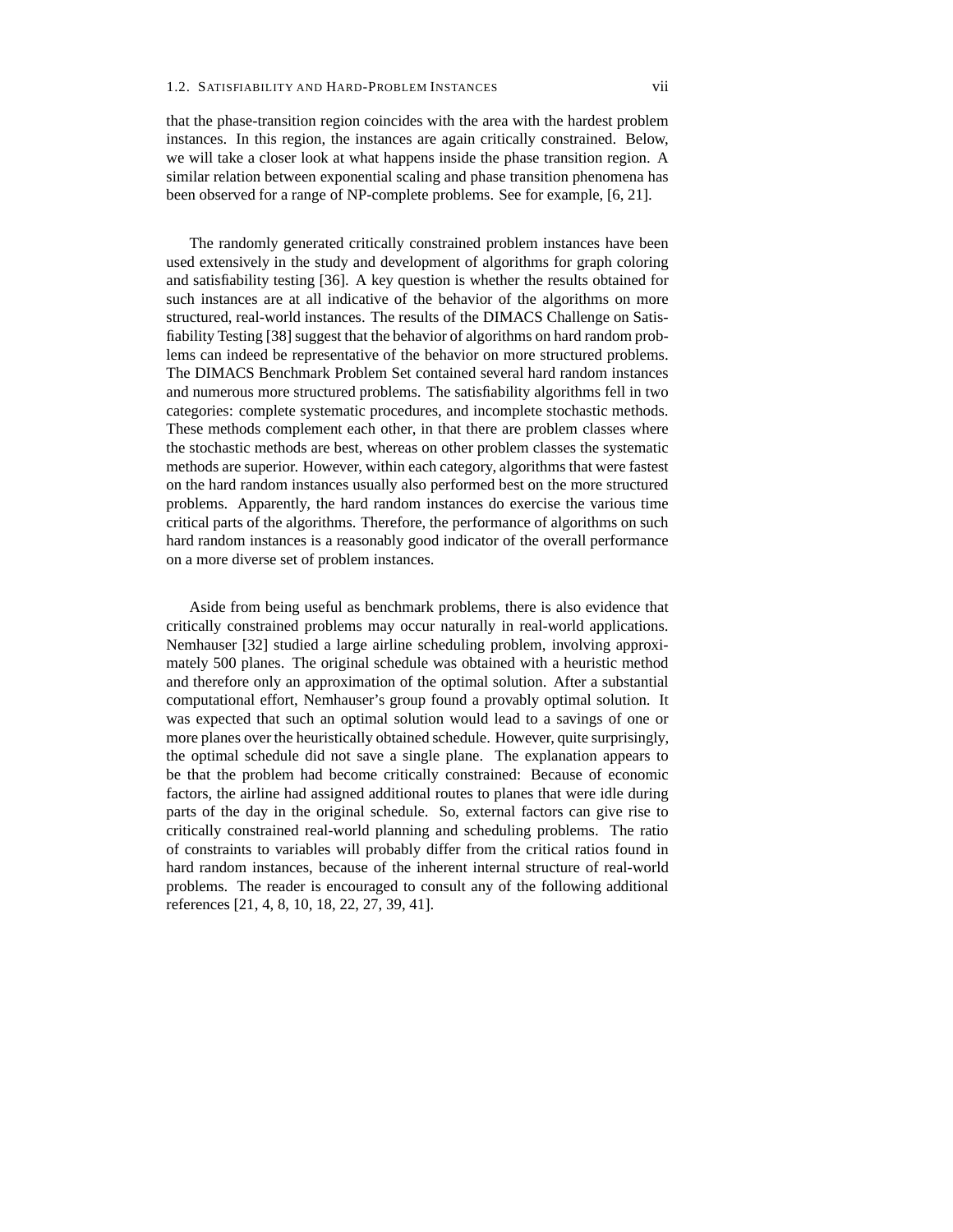#### 1.3 CONNECTIONS TO STATISTICAL PHYSICS

It has long been apparent that NP-complete problems have something in common with the models discussed in the literature of the statistical mechanics of disordered media. Loosely speaking, the optimization problems around which most NP-complete decision problems are formulated can be translated into the problem of finding ground states of appropriately constructed systems with many simple degrees of freedom. And the fact that "spin glasses," known to have very long relaxation times under Metropolis-style evolution at any low temperature, are found in many models of dynamical systems with quenched-in random interactions, has made establishing a connection between "glassiness" and the complexity defined by computational cost in computer science a natural objective. However, the problems defined in the two fields are not at all the same. The most significant difference is that complexity classes such as P and NP are defined in terms of the existence or nonexistence of at least one worst-case instance, while relaxation times and glassy behavior in statistical mechanics are characteristics of the most probable configurations of large systems, computed in practice as averages over partition functions (*i.e.*, over all initial conditions, or over all ways of defining the random system given some control parameters). This extra step of defining a probability measure over instances of a combinatoric problem in order to analyze average case complexity is one which until recently the computer science community was reluctant to take. Or, stated more concretely, relatively few of such average case compelxity results have been obtained in computer science. This is partly due to the difficulty of chosing the "right" underlying probability distribution for the ensemble.

Let's consider the simplest case in which to make the connection between a known NP-complete problem and a spin glass — partitioning a random graph with weighted edges into two equal sets of nodes, while minimizing the cost of the edges which cross the boundary between the two partitions. This is the example treated by Fu and Anderson [13]. Each node  $i$  can be in only on of two states, which we might call the "left" partition or the "right" partition. This can be represented by a spin  $S_i$  for each node, with  $S_i = -1$  meaning that node i is in the "left" partition, and  $S_i = 1$  meaning the "right" partition. If  $J_{ij}$  is the weight associated with each edge in the graph (many of these will be zero), the cost of a particular partition can be calculated as

$$
H_1 = \sum_{i,j} J_{ij} (1 - S_i S_j) / 2.
$$
 (1.1)

We need a second interaction term to enforce the constraint that the sizes of the two partitions are equal, or nearly so. Let

$$
H_2 = \lambda \sum_{i,j} (S_i S_j), \tag{1.2}
$$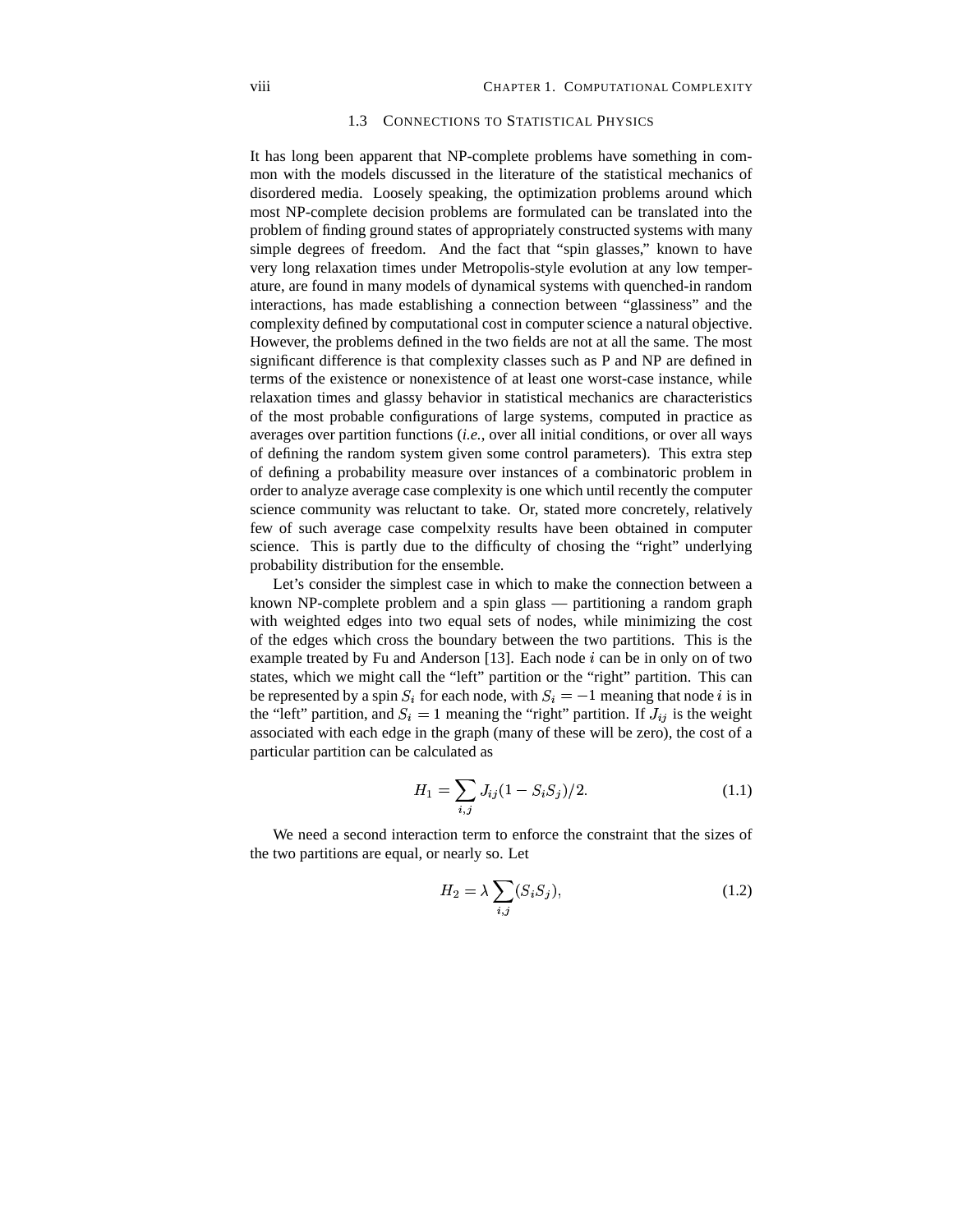and the Hamiltonian for the model equivalent to a particular graph bipartitioning problem is

$$
H = H_1 + H_2. \t\t(1.3)
$$

For sufficiently large  $\lambda$ , the second term only allows configurations where the number of nodes in the "left" partition is equal to that in the "right" partition. The model which results is an infinite-range Ising antiferromagnet with random ferromagnetic interactions added (to keep edges connected by large weights in the same partitions). From the study of the SK models, the simplest spin glasses, this is known to give rise to a spin glass phase at low temperatures. We can define a similar Hamiltonian for the SAT problem.

We shall follow the notation used in the series of papers by Monasson and Zecchina. Since the variables in  $k$ -SAT are Boolean, we can use Ising spins to represent them. Let  $S_i = +1$  if the variable  $x_i$  is set to true, and  $S_i = -1$  if it is false. We will capture the set of M clauses in a formula in a single  $M \times N$ matrix of random interactions,  $\Delta$ , with  $\Delta_{l,i} = +1$ , if the *l*<sup>th</sup> clause contains  $x_i$ ,  $\Delta_{l,i} = -1$ , if the *l*<sup>th</sup> clause contains  $\neg x_i$  (here  $\neg$  denotes logical negation), and otherwise  $\Delta_{l,i} = 0$ .

Then the number of clauses not satisfied provides a natural Hamiltonian for this problem, and is given by

$$
E[\Delta, S] = \sum_{l=1,M} \delta \left[ \sum_{i=1,N} \Delta_{l,i} S_i; -k \right]
$$
 (1.4)

where  $\delta[i;j]$  is the Kronecker symbol.

To fix the number of variables in each clause to be  $k$  we add the constraint

$$
\sum_{i=1,N} \Delta_{l,i}^2 = k \quad \text{for all} \quad l = 1, ..., M \tag{1.5}
$$

This can either be viewed as an Ising Hamiltonian with random external fields, or studied by expanding out the Kronecker delta, in which case we obtain interactions between up to k spins at a time. This gives a sense in which  $k = 2$  (only pairwise interactions) is clearly distinct from  $k \geq 3$ .

#### 1.4 A CLOSER LOOK AT THE PHASE TRANSITION

Figure 1.3 shows the phase transition for 3SAT for several different values of  $N$ (the number of variables). Note how the threshold function sharpens up for larger values of  $N$ . In [25], we show that the threshold has characteristics typical of phase transitions in the statistical mechanics of disordered materials.

"Finite-size scaling" analysis is a useful tool in the study of phase transition phenomena. This approach is based on rescaling the horizontal axis by a factor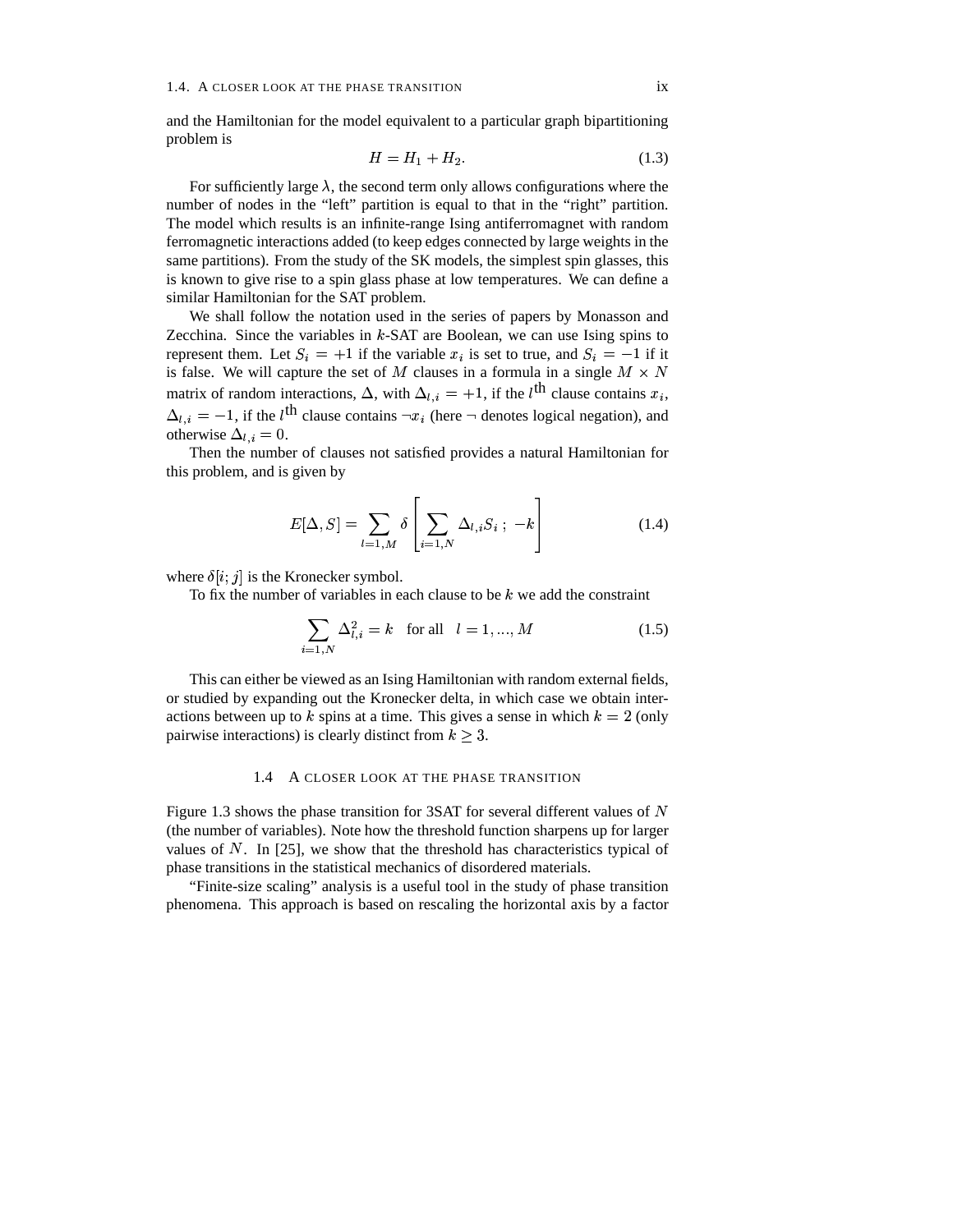

Figure 1.3: The 3SAT phase transition sharpens up.



Figure 1.4: Rescaling the 3SAT phase transition.

that is a function of  $N$ . The function is such that the horizontal axis is stretched out for larger N. So, in effect, rescaling "opens up" the phase-transition for higher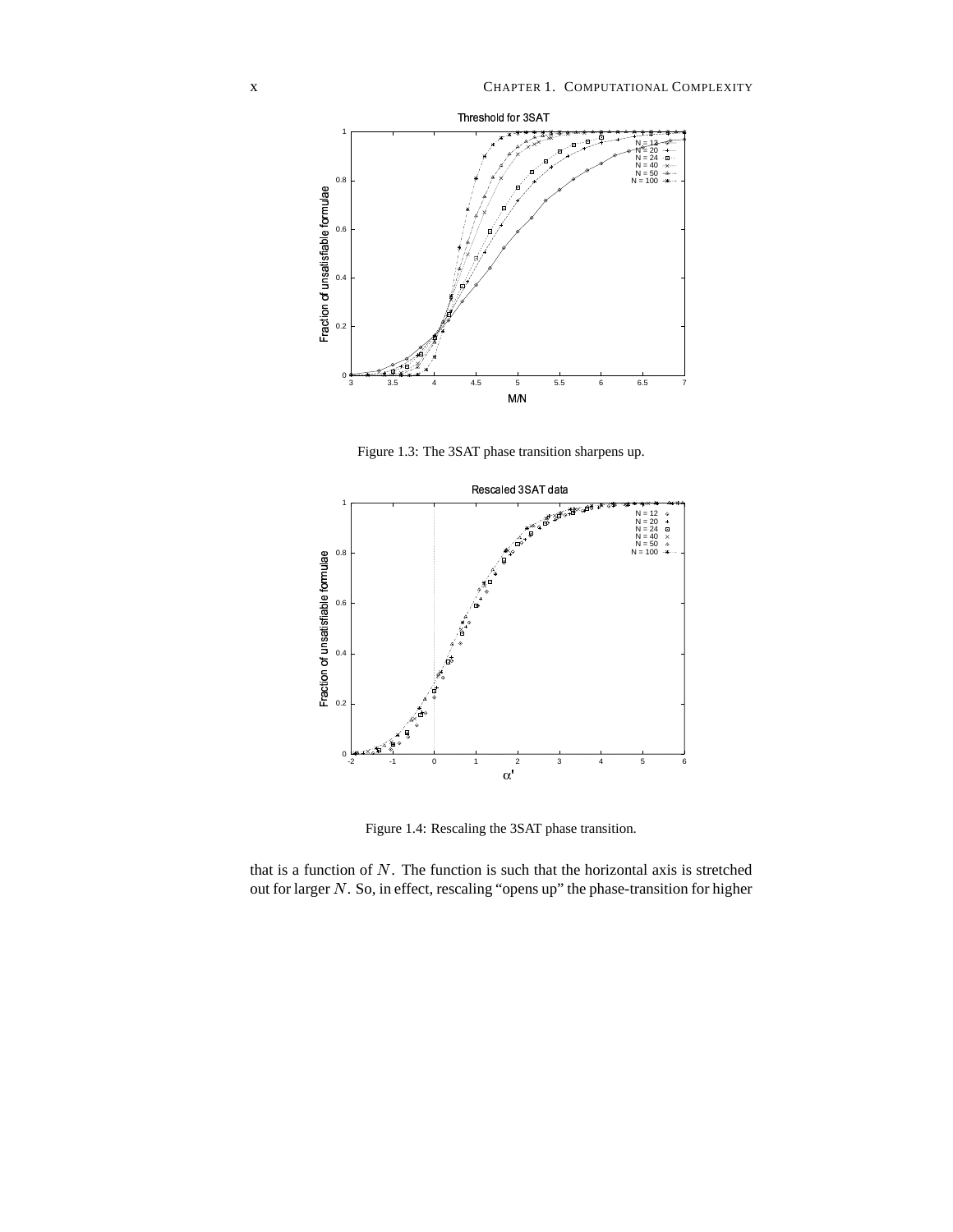values of  $N$ , and thus gives us a better look inside the transition. Figure 1.4 shows the result of rescaling the curves from Figure 1.3. Along the rescaled horizontal axis is  $\alpha' = N^{1/\nu} (\alpha - \alpha_c)/\alpha_c$ , where  $\alpha = M/N$ ,  $\nu = 1.5$ ,  $\alpha_c = 4.2$ . We see that the original curves are rescaled into a single universal curve. Very recent theoretical work by Wilson [40] claims that the current experimental data has led to an underestimate of the critical exponent  $\nu$ , since  $\nu \to 1$  as k becomes large is predicted by "annealed" arguments as well as obtained in the replica-symmetric solution of Monasson and Zecchina, while Wilson's construction gives the critical regime a breadth always characterized by  $\nu > = 2$ . Wilson's results may require values of  $N$  that are not accessible experimentally. As a result, some questions remain open about the correct way to define large  $k$ ,  $N$  limits in this problem.

Finite-size scaling can also be used to study properties other than satisfiability in the critical region. See [35] for a rescaling of computational cost curves, and [34] for a rescaling of the prime implicate function.

#### 1.5 MIXTURES OF 2-SAT AND 3-SAT PROBLEMS

As noted earlier, the k-SAT problem is NP-complete for  $k \geq 3$ . For  $k = 2$ , there exists a linear time algorithm for determining the satisfiability of Boolean formulae [3]. This method cleverly avoids checking all possible truth assignments and works effectively (scaling linear in  $N$ ) on all possible 2-SAT problems.

In order to understand what occurs between  $k = 2$  and  $k = 3$ , we have studied [30, 2, 31] formulae containing mixtures of 2- and 3-clauses: consider a random formula with M clauses, of which  $(1 - p)M$  contain two literals and  $pM$ contain 3 literals, with  $0 \le p \le 1$ . This "2+p-SAT" model smoothly interpolates between 2–SAT  $(p = 0)$  and 3–SAT  $(p = 1)$ . The problem is NP–complete, since any instance of the model for  $p > 0$  contains a sub-formula of 3-clauses, but our interest here is in the complexity of "typical" problem instances.

We seek  $\alpha_c(2+p)$ , the threshold ratio  $M/N$  of the above model at fixed p. We know  $\alpha_c(2) = 1$  and  $\alpha_c(3) \simeq 4.25$ . The formulae cannot be almost always satisfied if the number of 2–clauses (respectively 3–clauses) exceeds  $N$  (resp.  $\alpha_c(3)N$ ). As a consequence, the critical ratio must be bounded by  $\alpha_c(2+p) \leq$  $\min\left(\frac{1}{1-n},\frac{\alpha_c(3)}{n}\right).$ 

The  $2 + p$ -SAT model can be mapped onto a diluted spin glass model with N spins  $S_i$ :  $S_i = 1$  if the Boolean variable  $x_i$  is true,  $S_i = -1$  if  $x_i$  is false. And, again, with any configuration we associate an energy  $E$ , or cost-function, equal to the number of clauses violated. Random couplings between the spins are induced by the clauses. *The most important result of the replica approach [29] is* the emergence, in the large  $N, M$  limit and at fixed  $p$  and  $\alpha$ , of order parameters *describing the statistics of optimal assignments, which minimize the number of violated clauses.* In this section, we give an overview of the results from statistical mechanics.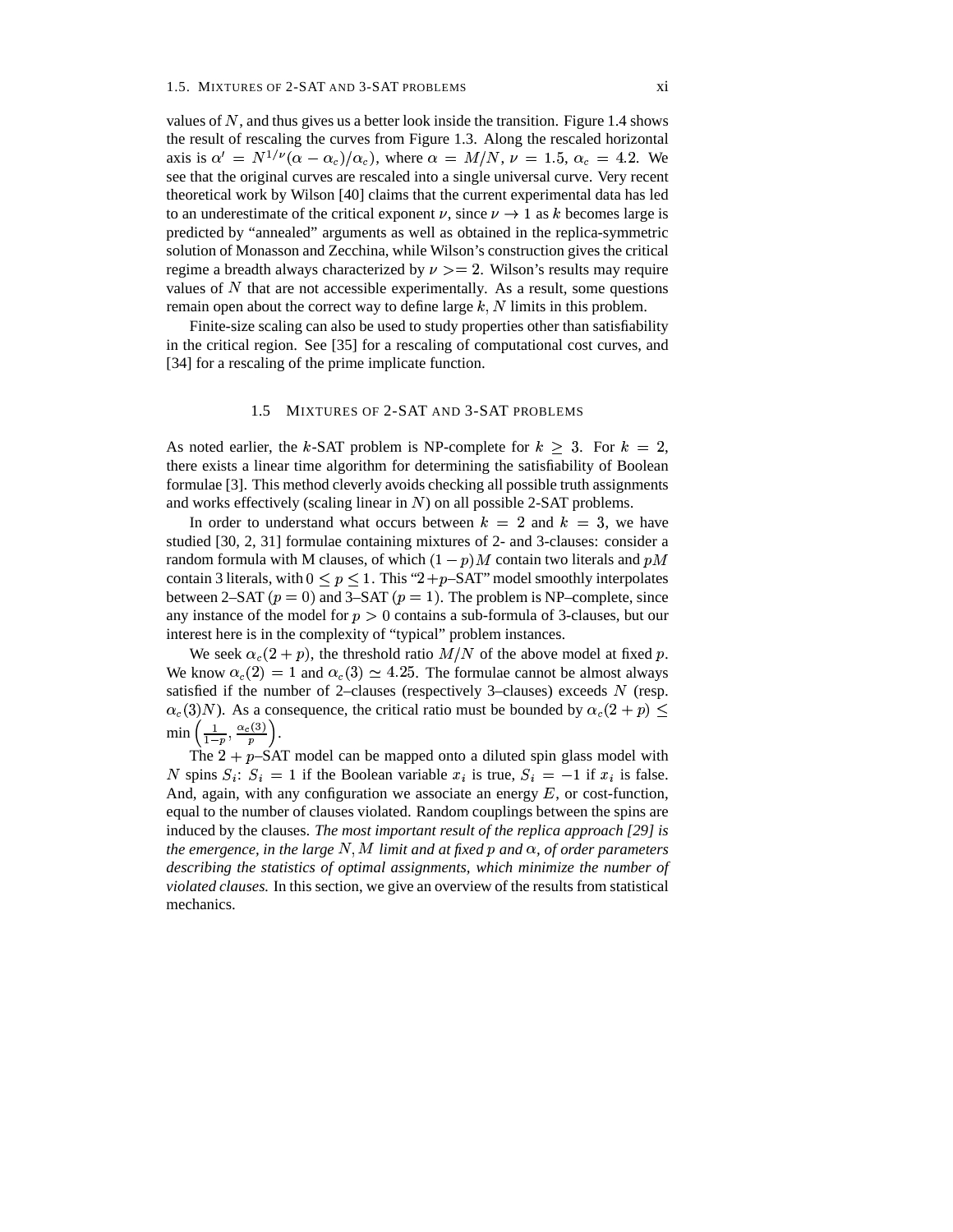

Figure 1.5: Theoretical and experimental results for the SAT/UNSAT transition in the 2+p-SAT model.

Consider an instance of the 2 + p-SAT problem. We use the  $\mathcal{N}_{GS}$  ground state configurations to define

$$
m_i = \frac{1}{\mathcal{N}_{GS}} \sum_{g=1}^{\mathcal{N}_{GS}} S_i^g \tag{1.6}
$$

the average value of spin  $S_i$  over all optimal configurations. Clearly,  $m_i$  ranges the average value of spin  $S_i$  over all optimal configurations. Clearly,  $m_i$  ranges from  $-1$  to  $+1$  and  $m_i = -1$  (respectively  $+1$ ) means that the corresponding Boolean variable  $x_i$  is always false (resp. true) in all ground states. The dis-<br>tribution  $P(m)$  of all  $m_i$  gives the microscopic structure of the ground states. tribution  $P(m)$  of all  $m_i$  gives the microscopic structure of the ground states. tribution  $P(m)$  of all  $m_i$  gives the microscopic structure of the ground states.<br>The accumulation of magnetizations m around  $\pm 1$  represents a "backbone" of almost completely constrained variables, whose logical values cannot vary from solution to solution. While the center of the distribution  $P(m \approx 0)$  describes solution to solution, while the center of the distribution  $P(m \simeq 0)$  describes weakly constrained variables. The threshold  $\alpha_c$  will coincide with the appearance of an extensive backbone density of fully constrained variables  $x_i$ , with a finite probability weight at  $m = \pm 1$ . A simple argument shows that the backbone must  $= \pm 1$ . A simple argument shows that the backbone must vanish when  $M/N = \alpha < \alpha_c$ . Consider adding one clause to a SAT formula found below  $\alpha_c$ . If there is a finite fraction of backbone spins, there will be a finite probability that the added clause creates an UNSAT formula, which cannot occur.

For  $\alpha < \alpha_c$ , the solution exhibits a simple symmetry property, usually referred to as Replica Symmetry (RS), which leads to an order parameter which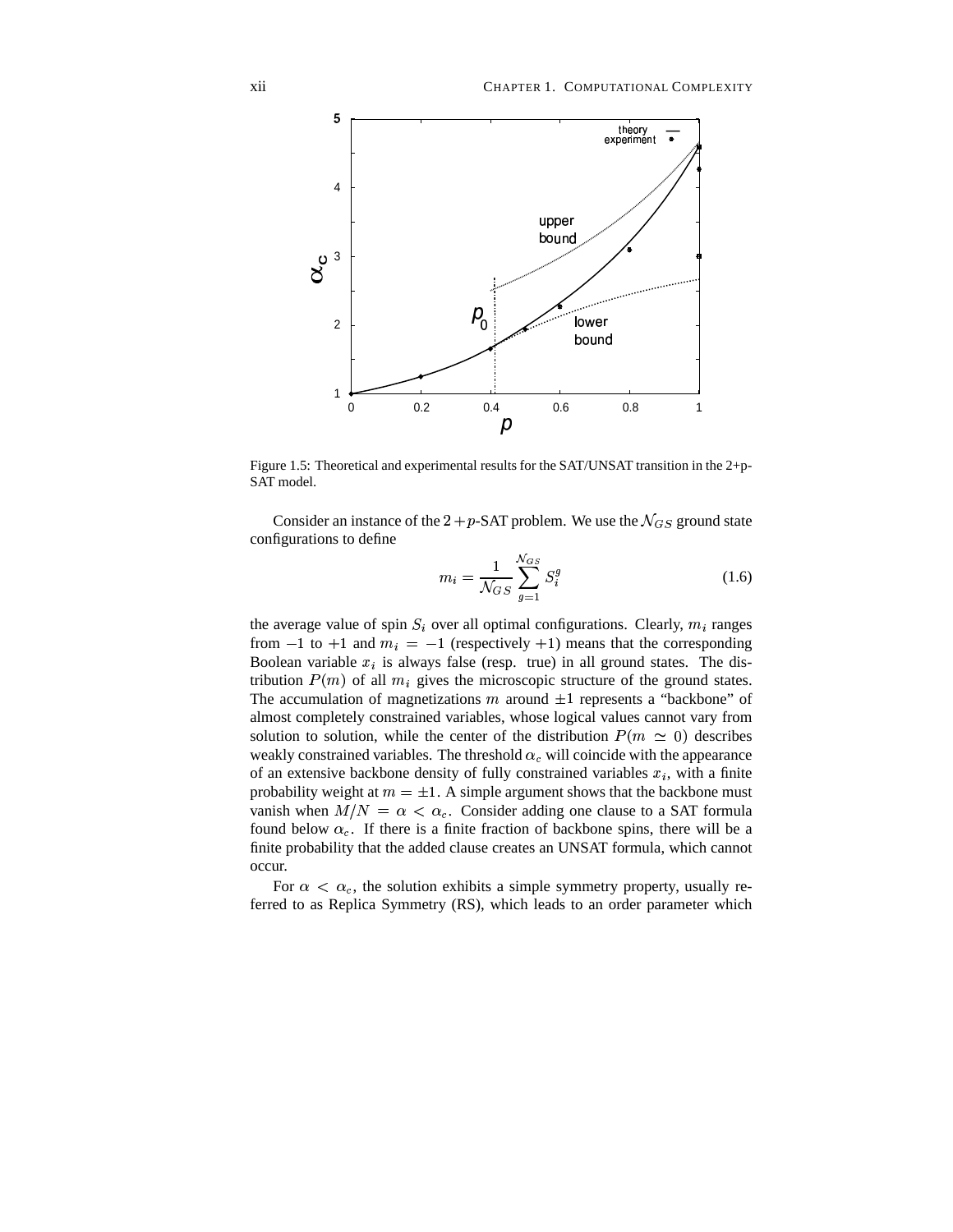i.5. MIXTOKES OF 2-5AT AND 3-5AT FROBLEMS<br>is precisely the magnetization distribution  $P(m)$  defined above. An essential qualitative difference between 2-SAT and 3-SAT is the way the order parameter  $P(m)$  changes at the threshold. This discrepancy can be seen in the fraction  $P(m)$  changes at the threshold. This discrepancy can be seen in the fraction  $f(k, \alpha)$  of Boolean variables which become fully constrained, at and above the threshold. As said above,  $f(k, \alpha)$  is identically null below the threshold. For 2-SAT,  $f(2, \alpha)$  becomes strictly positive above  $\alpha_c = 1$  and is continuous at the transition :  $f(2, 1^-) = f(2, 1^+) = 0$ . On the contrary,  $f(3, \alpha)$  displays a discontinuous change at the threshold :  $f(3, \alpha_c^-) = 0$  and  $\lambda_c^{\text{-}}$  = 0 and  $f(3, \alpha_c^+) = f_c(3) > 0$ .

While for the continuous transitions, the exact value of the threshold can be derived within the RS scheme, for the discontinuous case the RS prediction gives only upper bounds. The exact value of the threshold can be predicted only by a proper choice of the order parameter at the transition point, *i.e.*, by a more general symmetry breaking scheme, a problem which is still open. However, the predictions of the RS equations, such as the number of solutions, remain valid up to  $\alpha_c$ , and the RS prediction for the nature of the threshold should be qualitatively correct.



Figure 1.6: Median computational cost of proving a formula SAT or UNSAT using the Tableu procedure [10], for  $p$  ranging from 0 to 1.

For the mixed  $2 + p$ -SAT model, the key issue is therefore to understand how a discontinuous 3–SAT-like transition may appear when increasing  $p$  from zero up to one and how it affects the computational cost of finding solutions near threshold. Applying the method of [29], we find for  $p < p_0$  (according to various estimates,  $p_0$  lies between 0.4 and 0.416), there is a **continuous** SAT/UNSAT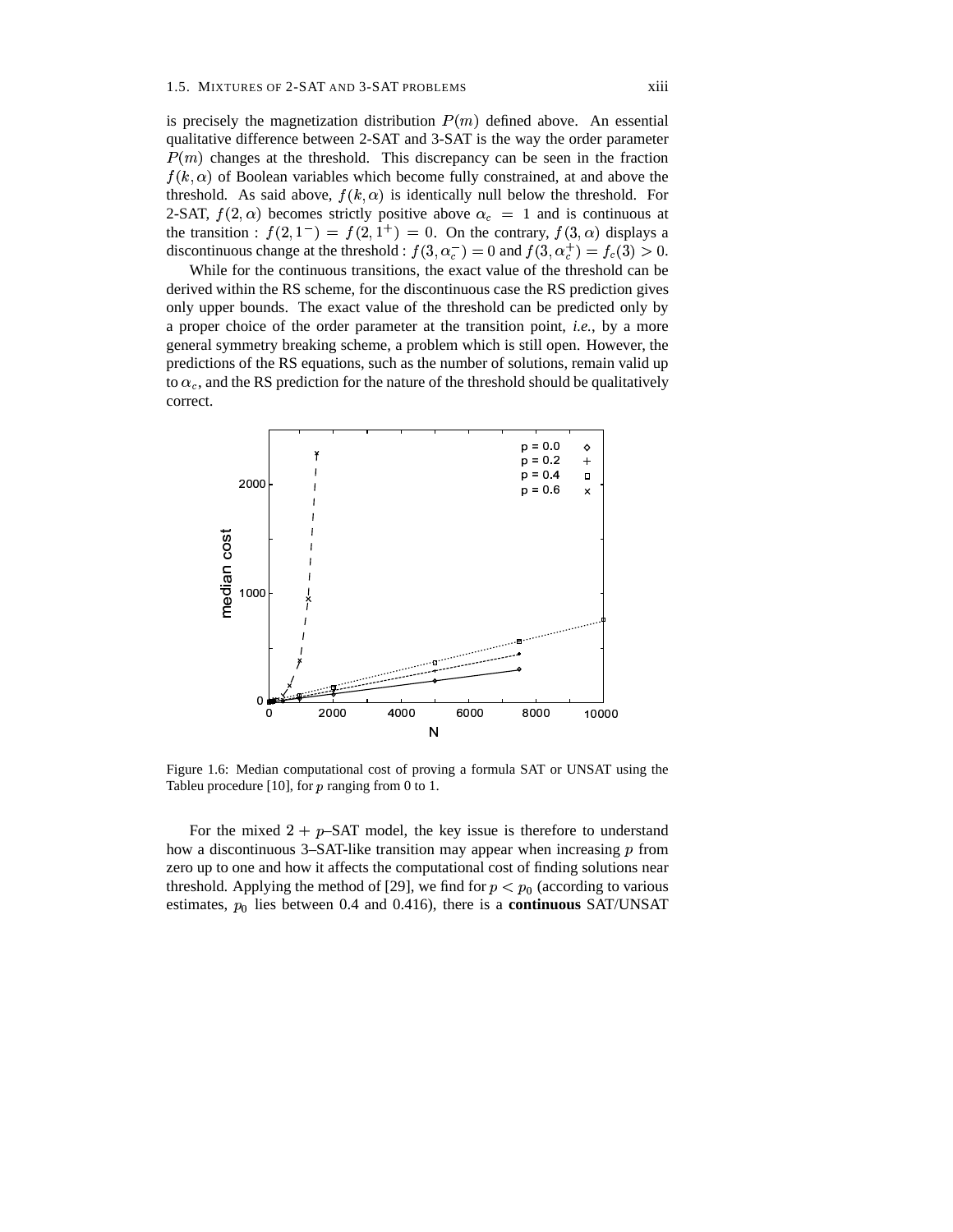transition at  $\alpha_c(2+p) = \frac{1}{1-p}$ . This has recently been verified by rigorous analysis up to  $p = 0.4$  [1]. The RS theory appears to be correct for  $\alpha < \alpha_c(2 + p)$ , and thus gives both the critical ratio and the typical number of solutions, as in the  $k = 2$  case. The SAT/UNSAT transition should coincide with a replica symmetry breaking transition, as discussed in [29]. So, for  $p < p_0$ , the model shares the characteristics of random 2-SAT.

For  $p > p_0$ , the transition becomes **discontinuous** and the RS transition gives an upper bound for the true  $\alpha_c(2 + p)$ . The RS theory correctly predicts a discontinuous appearance of a finite fraction of fully constrained variables which jumps from 0 to  $f_c$  when crossing the threshold  $\alpha_c(2+p)$ . However, both values of  $f_c(2+p)$  and  $\alpha_c$  are slightly overestimated, *e.g.*, for  $p = 1$ ,  $\alpha_c^{RS}(3) \simeq 4.60$ and  $f_c^{RS}(3) \simeq 0.6$  whereas experiments give  $\alpha_c(3) \simeq 4.27$  and  $f_c(3) \sim 0.5$ . A replica symmetry breaking theory will be necessary to predict these quantities. For  $p > p_0$ , the random 2+p–SAT problem shares the characteristics of random –SAT.

Figure 1.5 shows our results for the location of the SAT/UNSAT transition for the 2+p-SAT model. The vertical line at  $p_0$  separates the continuous from the discontinuous transition. The full line is the replica-symmetric theory's predicted transition, believed exact for  $p < p_0$ , and the diamond data points are results of computer experiment and finite-size scaling. The other two lines show upper and lower bounds obtained in [1], while the stronger upper bound due to [26], and the best known lower bound, due to [17], are indicated by square data points (at  $p = 1.0$ ).

Figure 1.6 gives data on the scaling behavior of the Davis-Putnam style satisfiability procedure, Tableau [10], on the 2+P-SAT problem for a range of values of  $p$ . (For each value of  $p$ , we give the cost at the phase transition boundary.) The main observation to make is the linear scaling for  $p < p_0$  and the exponential scaling for higher values of  $p$ . This is consistent with the analytical results that show that the behavior of the overall ensemble of clauses changes at a the critical ratio  $p_0$ , where it the system switches form the polynomial charateristics of 2-SAT to the exponential scaling for 3-SAT.

#### BIBLIOGRAPHY

- [1] Achlioptas, D., Kirousis, L., Kranakis, E., and Krizanc, D. Rigorous results for random  $(2 + p)$ -SAT. *Proc. RALCOM* 97, 1–10 (1997).
- [2] Anderson, P.W. Solving problems in finite time. *Nature*, Vol. 400(8), 1999.
- [3] Aspvall, B, Plass, M.F. and Tarjan, R.E. *Inf. Process. Lett.* 8, 121 (1979)
- [4] Baker, A. Intelligent Backtracking On Constraint Satisfaction Problems: Experimental and Theoretical Results. Techn. Report. CIS-TR-95-08, Univ. of Oregon, Computer & Information Science, 1995.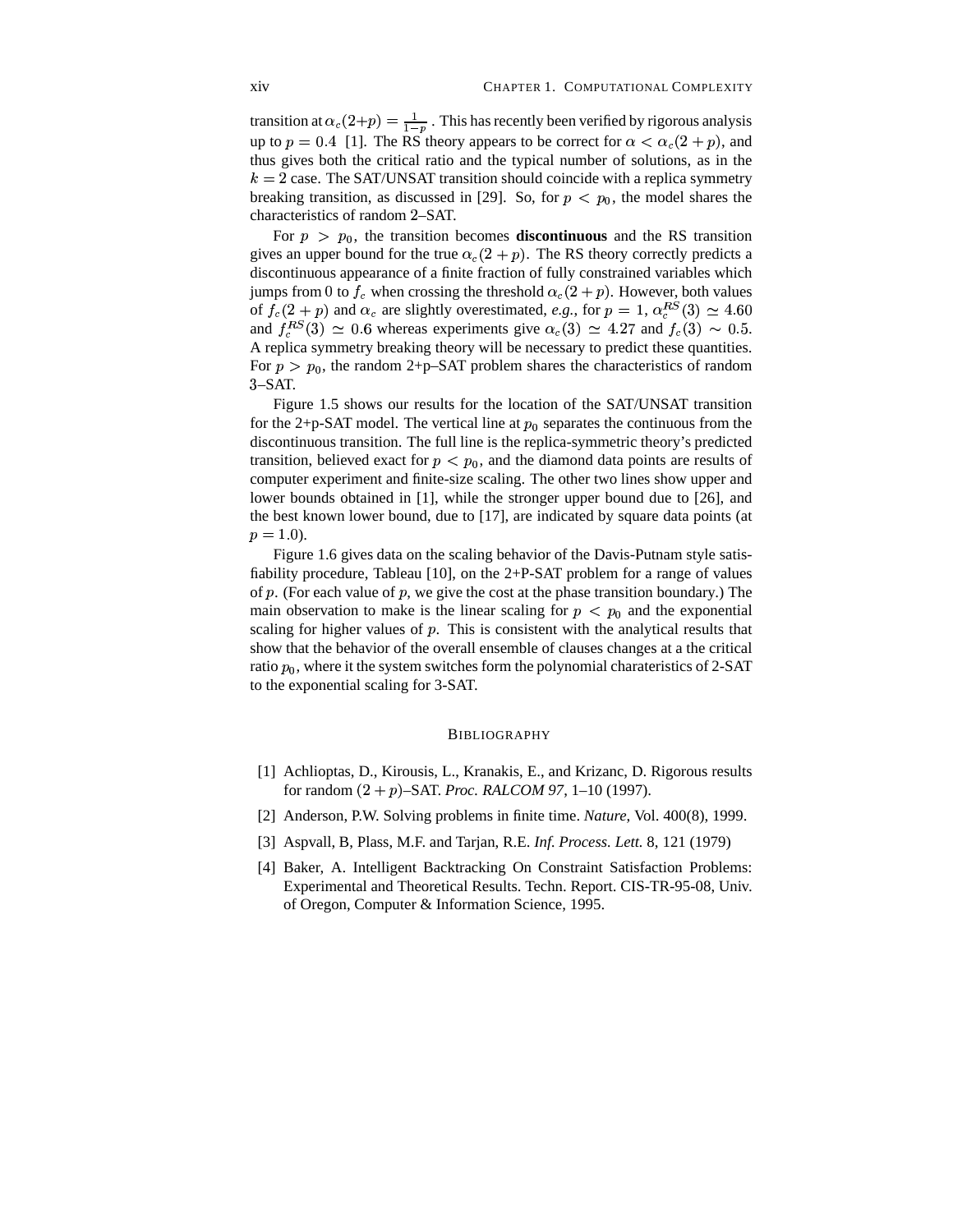- [5] Buro, M. and Kleine-Büning, H. Report on a SAT competition. Techn. Rep. # 110, Dept. of Math. and Inform., University of Paderborn, Germany (1992).
- [6] Cheeseman, P., Kanefsky, B., Taylor, and William M. Where the really hard problems are. *Proc. IJCAI-91* (1991) 331–336.
- [7] Clay Mathematics Institute. Millennium Prize Problems. See www.ams.org/claymath/.
- [8] Clearwater, S.H., Huberman, B.A., Hogg, T. Cooperative solution of constraint satisfaction problems. *Science*, 254 (1991).
- [9] Cook, S.A. The complexity of theorem-proving procedures. *Proc. STOC-71* (1971) 151–158.
- [10] Crawford, J.M. and Auton, L.D. Experimental results on the cross-over point in satisfiability problems. *AAAI-93* (1993) 21–27. (Ext. version in Artif. Intel.)
- [11] Davis, M. and Putnam, H. A computing procedure for quantification theory. *J. of the ACM*, 7 (1960) 201–215.
- [12] Dubois, O., and Boufkhad, Y. A general upper bound for the satisfiability threshold of random K–SAT formulas. *Journal of Algorithms 24*, 395-420 (1997)
- [13] Fu, Y.-T., and Anderson, P. W. Applications of statistical mechanics to NP-complete problems in combinatorial optimization. *J. Phys.*, **A**19, 1605 (1986).
- [14] Fu, Y.-T., and Anderson, P. W. In Lectures in the Sciences of Complexity, D. Stein (ed.), (Addison-Wesley, 1989), p. 815.
- [15] Franco, J. and Paull, M. Probabilistic analysis of the Davis Putnam procedure for solving the satisfiability problem. *Discrete Applied Math.* 5 (1983) 77–87.
- [16] Franco, J. Elimination of infrequent variables improves average case performance of satisfiability. *SIAM J. Comput.*, 20(6) (1991) 1119–1127.
- [17] Frieze, A., and Suen, S. Analysis of two simple heuristics on a random instance of K–SAT. *Journal of Algorithms 20* (1996), 312-335.
- [18] Gent, I.P. and Walsh, T. Computational phase transitions in real problems. Research Report, Dept. of AI, Edinburgh (1995).
- [19] Goldberg, A. On the complexity of the satisfiability problem. Courant Comp. Sci. Rep., No. 16, New York University, NY, 1979.
- [20] Hayes, B. Can't get no satisfaction. *American Scientist* Vol. 85(2), 108–112 (1996). http://www.amsci.org/amsci/issues/Comsci97/compsci9703.html
- [21] Hogg, T., Huberman, B.A. & Williams, C. (eds.) Frontiers in problem solving: phase transitions and complexity. *Artificial Intelligence* Vol. 81 (I & II) (1996).
- [22] Hogg, T. and Williams, C.P. Expected gains from parallelizing constraint solving for hard problems. *AAAI-94* (1994) 331–336.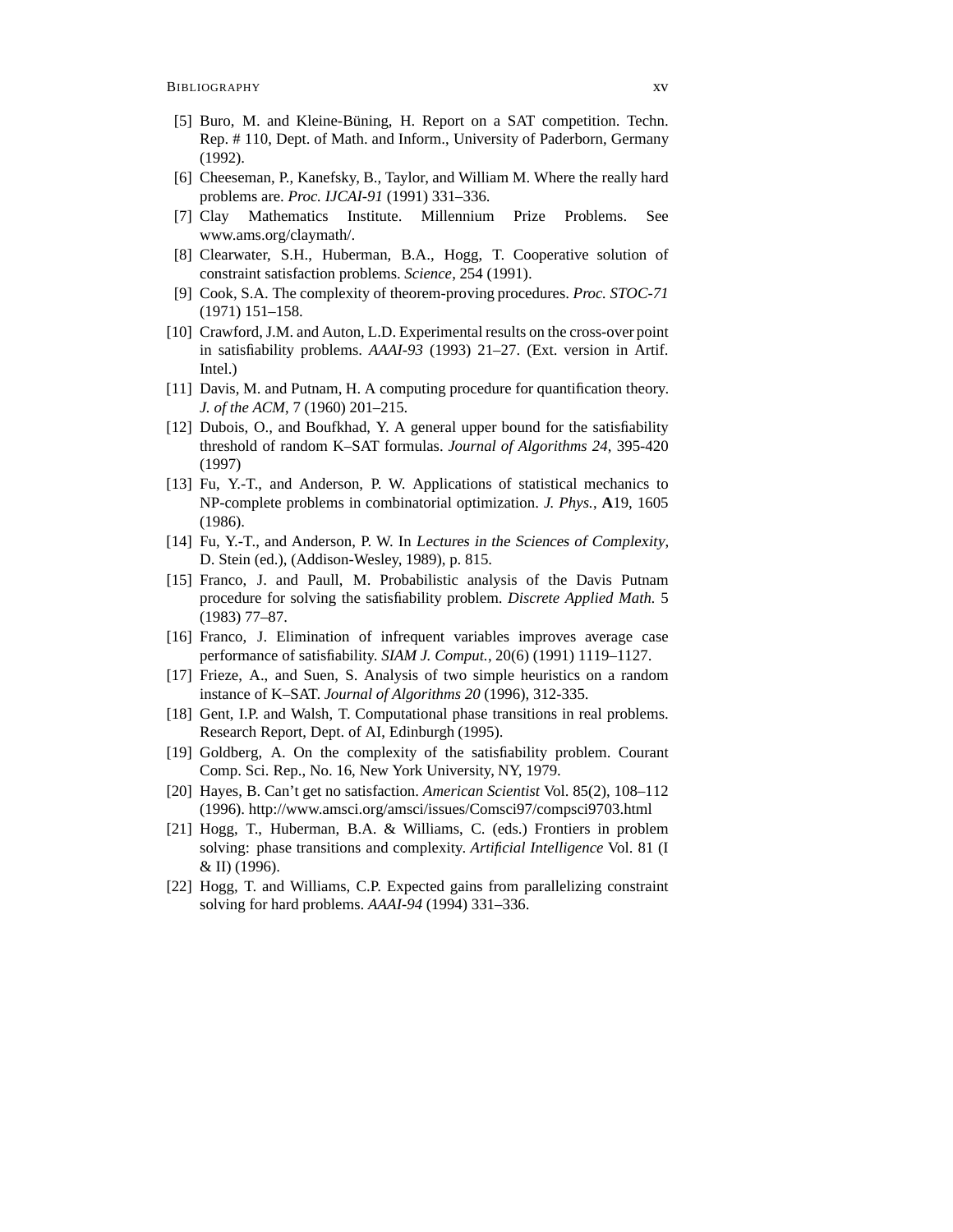- [23] Kamath, A., Motwani, R., Palem, K., and Spirakis, P. Tail bounds for occupancy and the satisfiability threshold. *Random Structures and Algorithms* 7, 59 (1995)
- [24] Kirkpatrick, S., Gelatt, C.D., and Vecchi, M.P. Optimization by simulated annealing. *Science*, 220 (1983) 671–680.
- [25] Kirkpatrick, S. and Selman, B. Critical Behavior in the Satisfiability of Random Boolean Expressions. *Science*, 264 (May 1994) 1297–1301. Also p. 1249: "Mathematical Logic: Pinning Down a Treacherous Border in Logical Statements" by B. Cipra.
- [26] Kirousis, L., Kranakis, E., and Krizanc, D. Approximating the unsatisfiability threshold of random formulas. *Proceedings of the 4th European Symposium on Algorithms*, (1992), 27-38.
- [27] Larrabee, T. and Tsuji, Y. Evidence for a satisfiability threshold for random 3CNF formulas. *Proc. AAAI Symp. on AI and NP-hard problems*, Palto Alto, CA (1993).
- [28] Mitchell, D., Selman, B., and Levesque, H.J. Hard and easy distributions of SAT problems. *Proc. AAAI-92*, San Jose, CA (1992) 459–465.
- [29] Monasson, R., and Zecchina R. *Phys. Rev.* E 56, 1357 (1997).
- [30] Monasson, R., and Zecchina R. Kirkpatrick, S., Selman, B., Troyansky, L. Phase Transition and Search Cost in the  $2 + p$  SAT Problem. Proc. of PhysComp96, Toffoli, T., Biafore, M., Leão, J., eds., Boston (1996).
- [31] Monasson, R., and Zecchina R., Kirkpatrick, S., Selman, B., Troyansky, L. Determining computational complexity from characteristic 'phase transitions'. *Nature*, Vol. 400(8), 1999, 133–137.
- [32] Nemhauser, G., Barnhart, C., Hane, C., Johnson, E., Marsten, R., and Sigismondi, G. The fleet assignment problem. AI/OR Org. Workshop, Plymounth, VT (1994).
- [33] Purdom, Jr. P.W., and Brown, C.A. Polynomial average-time satisfiability problems. *Inform. Sci.*, 41 (1987) 23–42.
- [34] Schrag, R. and Crawford, J. Implicates and prime implicates in Random 3-SAT. *Artificial Intelligence*, 81 (1-2) 192–222 (1996).
- [35] Selman, B. and Kirkpatrick, S. Critical behavior in the cost of Ksatisfiability. *Artificial Intelligence* Vol. 81, 273–295 (1996).
- [36] Selman, B., Levesque, H.J., and Mitchell, D. A new method for solving hard satisfiability problems. *Proc. AAAI-92*, San Jose, CA (1992) 440–446.
- [37] Selman, B.; Mitchell, D.; and Levesque, H. Generating Hard Satisfiability Problems. *Artificial Intelligence*, Vol. 81, 1996, 17–29.
- [38] Trick, M. and Johnson, D. (Eds.) *Proc. DIMACS Challenge on Satisfiability Testing.* Piscataway, NJ, 1993. (DIMACS Series on Discr. Math.)
- [39] Williams, C.P. and Hogg, T. Using deep structure to locate hard problems. *Proc. AAAI-92,* San Jose, CA (1992) 472–277.